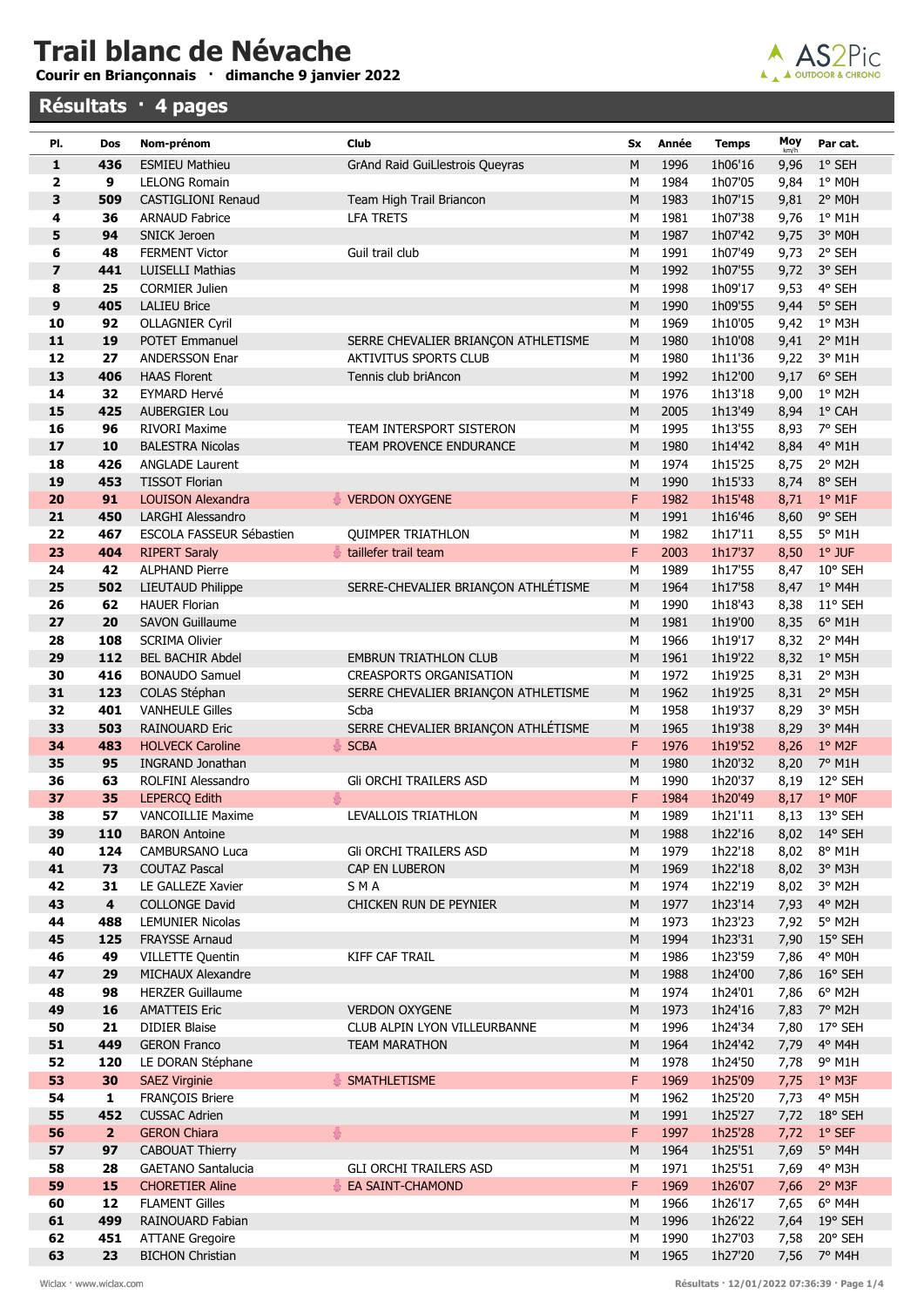| PI.        | Dos                     | Nom-prénom                                        | <b>Club</b>                        | Sx     | Année        | <b>Temps</b>       | Moy          | Par cat.                        |
|------------|-------------------------|---------------------------------------------------|------------------------------------|--------|--------------|--------------------|--------------|---------------------------------|
| 64         | 411                     | <b>DAZIN Pierre</b>                               | ROUE D'OR SISTERON                 | M      | 1963         | 1h27'51            | 7,51         | 8° M4H                          |
| 65         | 81                      | <b>GUILLE Julien</b>                              | CLUB ALPIN FRANCAIS DE LYON        | M      | 1977         | 1h27'53            | 7,51         | 8° M2H                          |
| 66         | 500                     | <b>HEYNS Paul</b>                                 |                                    | M      | 1952         | 1h28'09            | 7,49         | $1°$ M7H                        |
| 67         | 39                      | <b>FEUILLOLEY Eric</b>                            | <b>LUPULUS</b>                     | M      | 1992         | 1h28'11            | 7,48         | 21° SEH                         |
| 68         | 459                     | <b>VILLEGAS Julie</b>                             | 春<br>LA FOULEE MUROISE             | F      | 1983         | 1h29'24            | 7,38         | 2° MOF                          |
| 69         | 455                     | <b>USIETO Pol</b>                                 | TENNIS CLUB ST GEORGES LES BAINS   | M      | 1990         | 1h29'33            | 7,37         | 22° SEH                         |
| 70         | 468                     | POULLOT Adrien                                    | MONTELIMAR TRIATHLON               | M      | 1990         | 1h29'47            | 7,35         | 23° SEH                         |
| 71         | 50                      | <b>GERARD Guillaume</b>                           | Levallois triathlon                | M      | 1982         | 1h30'10            | 7,32         | $10^{\circ}$ M1H                |
| 72         | 33                      | <b>EYMARD Lucia</b>                               | 8                                  | F      | 1983         | 1h30'24            | 7,30         | 3° MOF                          |
| 73         | 106                     | MATHIOT Raphael                                   | CAF MP                             | M      | 1981         | 1h30'29            | 7,29         | $11^{\circ}$ M1H                |
| 74<br>75   | 440<br>428              | ANDREA GUIDO Camoletto<br><b>GAUDFERNAU Manon</b> | <b>GLI ORCHI TRAILERS ASD</b><br>흉 | M<br>F | 1967<br>1980 | 1h30'35<br>1h30'38 | 7,29<br>7,28 | 9° M4H<br>$2°$ M <sub>1</sub> F |
| 76         | 413                     | <b>BOUTEILLE Denis</b>                            |                                    | M      | 1962         | 1h30'58            | 7,26         | 5° M5H                          |
| 77         | 492                     | <b>HUGUES Beryl</b>                               | ROCHEFORT SPORT ATHLETISME         | F      | 1983         | 1h31'05            | 7,25         | 4° MOF                          |
| 78         | 5                       | <b>MENTION Christian</b>                          |                                    | M      | 1951         | 1h31'11            | 7,24         | 2° M7H                          |
| 79         | 462                     | <b>GAILLARD Christian</b>                         |                                    | M      | 1973         | 1h31'25            | 7,22         | 9° M2H                          |
| 80         | 414                     | <b>LEMELLETIER Richard</b>                        | <b>COTEN'TRAIL</b>                 | M      | 1965         | 1h31'26            | 7,22         | $10^{\circ}$ M4H                |
| 81         | 55                      | POIRIER Quentin                                   |                                    | M      | 2002         | 1h31'46            | 7,19         | $1°$ ESH                        |
| 82         | 437                     | <b>DUVALLET Christophe</b>                        |                                    | M      | 1972         | 1h32'03            | 7,17         | 5° M3H                          |
| 83         | 11                      | <b>GOYET Isabelle</b>                             | <b>TEAM LARDONS</b>                | F      | 1969         | 1h32'12            | 7,16         | 3° M3F                          |
| 84         | 38                      | FIOL Olivier                                      | MJC PLAN DE CUQUES                 | M      | 1970         | 1h32'27            | 7,14         | 6° M3H                          |
| 85         | 421                     | <b>LEDER Maryon</b>                               | 8                                  | F      | 1980         | 1h32'29            | 7,14         | 3° M1F                          |
| 86         | 113                     | ORLANDINI Jérôme                                  | <b>AMSL FREJUS</b>                 | M      | 1973         | 1h32'58            | 7,10         | 10° M2H                         |
| 87         | 410                     | <b>BERTRAND Nadine</b>                            | 휾<br>Scba                          | F      | 1959         | 1h33'00            | 7,10         | $1°$ M5F                        |
| 88         | 427                     | <b>RALLET Nathalie</b>                            | PENITENTS EN DURANCE               | F      | 1974         | 1h33'31            | 7,06         | 2° M2F                          |
| 89         | 83                      | <b>CHASSAING Hervé</b>                            | CLUB ALPIN FRANCAIS DE LYON        | M      | 1973         | 1h33'35            | 7,05         | $11^{\circ}$ M2H                |
| 90         | 75                      | <b>JAROSZ Jessica</b>                             | CLUB ALPIN FRANCAIS DE LYON + AAAL | F      | 1988         | 1h34'04            | 7,02         | 2° SEF                          |
| 91<br>92   | 24<br>470               | <b>PECH Bernard</b>                               | SATUC tOULOUSE                     | M<br>F | 1955<br>1994 | 1h34'14<br>1h34'19 | 7,00         | $1°$ M6H<br>3° SEF              |
| 93         | 17                      | <b>JEANDET Sophie</b><br><b>MARTIN Amandine</b>   | 8<br>용                             | F      | 1997         | 1h35'08            | 7,00<br>6,94 | 4° SEF                          |
| 94         | 18                      | <b>DURNERIN Louis</b>                             |                                    | M      | 1997         | 1h35'11            | 6,93         | 24° SEH                         |
| 95         | 85                      | BERNARDO DE OLIVEIRA Daniek                       | AAA DU LYONNAIS                    | M      | 1966         | 1h35'15            | 6,93         | $11^{\circ}$ M4H                |
| 96         | 90                      | <b>BARON Henri</b>                                |                                    | M      | 1965         | 1h35'22            | 6,92         | 12° M4H                         |
| 97         | 89                      | <b>ARENA Silvia</b>                               | Triathlaix                         | F      | 1980         | 1h35'22            | 6,92         | 4° M1F                          |
| 98         | 448                     | <b>BENOIT Nicolas</b>                             | LA FOULÉE VEDENAISE                | M      | 1970         | 1h35'23            | 6,92         | 7° M3H                          |
| 99         | 45                      | <b>CHASTAGNER Ingrid</b>                          | 8                                  | F      | 1987         | 1h35'38            | 6,90         | 5° MOF                          |
| 100        | 107                     | <b>ASSEL Marielle</b>                             | 8                                  | F      | 1982         | 1h35'53            | 6,88         | 5° M1F                          |
| 101        | 68                      | <b>FROEHLY Vincent</b>                            | KIFFE CAF TRAIL LYON               | M      | 1975         | 1h36'04            | 6,87         | $12^{\circ}$ M2H                |
| 102        | 69                      | LEMOINE Julie                                     | KIFFE CAF TRAIL LYON               | F.     | 1990         | 1h36'14            |              | 6,86 $5^{\circ}$ SEF            |
| 103        | 79                      | <b>FONTAINE Caroline</b>                          | CLUB ALPIN FRANCAIS DE LYON        | F      | 1984         | 1h36'28            | 6,84         | 6° MOF                          |
| 104        | 480                     | LAÏ Eric                                          | TRAIL CLUB OLLIOULES               | М      | 1967         | 1h36'38            | 6,83         | 13° M4H                         |
| 105        | 54                      | <b>MEYRUEIS William</b>                           |                                    | M      | 1994         | 1h36'51            | 6,81         | 25° SEH                         |
| 106        | 418                     | FRANÇOIS Léona                                    | 8                                  | F      | 1996         | 1h36'52            | 6,81         | $6^{\circ}$ SEF                 |
| 107<br>108 | 464<br>66               | DELVAEL Guillaume<br><b>VALENTIN Julien</b>       | KIFFE CAF TRAIL LYON               | M<br>М | 1992<br>1987 | 1h36'53<br>1h36'59 |              | 6,81 26° SEH<br>5° MOH          |
| 109        | 460                     | DECUQ Dominique                                   |                                    | M      | 1966         | 1h37'27            | 6,81<br>6,77 | $14^{\circ}$ M4H                |
| 110        | 117                     | QUEYRAS Christian                                 | <b>GUIL TRAIL CLUB</b>             | M      | 1967         | 1h37'35            | 6,76         | $15^{\circ}$ M4H                |
| 111        | 484                     | <b>MEUNIER Marie Françoise</b>                    | <b>COURIR EN BRIANCONNAIS</b>      | F      | 1956         | 1h37'37            | 6,76         | $1°$ M6F                        |
| 112        | $\overline{\mathbf{z}}$ | <b>REBAIA Mattis</b>                              |                                    | М      | 1999         | 1h37'40            | 6,76         | 27° SEH                         |
| 113        | 74                      | <b>COUTAZ Frederique</b>                          | CAP EN LUBERON                     | F      | 1975         | 1h37'41            | 6,76         | 3° M2F                          |
| 114        | 471                     | <b>BACQUET Bruno</b>                              | <b>URBAN RUNNERS TOULON</b>        | М      | 1954         | 1h37'47            | 6,75         | $2°$ M6H                        |
| 115        | 444                     | <b>MOREL François</b>                             |                                    | M      | 1996         | 1h38'26            | 6,71         | 28° SEH                         |
| 116        | 109                     | <b>CRETIN Emily</b>                               |                                    | F      | 1989         | 1h38'59            | 6,67         | 7° SEF                          |
| 117        | 101                     | <b>MUGUET Romain</b>                              |                                    | M      | 1986         | 1h39'09            | 6,66         | 6° MOH                          |
| 118        | 103                     | <b>DESCAMPS Arnaud</b>                            |                                    | M      | 1974         | 1h39'12            | 6,65         | 13° M2H                         |
| 119        | 105                     | <b>BATOUL David</b>                               |                                    | M      | 1977         | 1h39'14            | 6,65         | $14^{\circ}$ M2H                |
| 120        | 104                     | <b>CHASLE Alexandre</b>                           | 2MA MA MEILLEURE ASSURANCE         | М      | 1976         | 1h39'14            | 6,65         | 15° M2H                         |
| 121        | 100                     | <b>JAUFFRET Michel</b>                            |                                    | M      | 1976         | 1h39'29            | 6,63         | $16^{\circ}$ M2H                |
| 122        | 445                     | <b>LANDINI Pierre</b>                             |                                    | М<br>M | 1991<br>1981 | 1h39'32            | 6,63         | 29° SEH                         |
| 123<br>124 | 46<br>116               | SUBIRADA Sebastien<br><b>TAVERNA Alberto</b>      |                                    | М      | 1960         | 1h40'14<br>1h40'20 | 6,58<br>6,58 | 12° M1H<br>$6^{\circ}$ M5H      |
| 125        | 84                      | NOTTOLI Lionel                                    | CLUB ALPIN FRANÇAIS DE LYON        | M      | 1972         | 1h40'29            | 6,57         | 8° M3H                          |
| 126        | 59                      | <b>RUSTON Pascal</b>                              |                                    | М      | 1956         | 1h40'32            | 6,56         | 3° M6H                          |
| 127        | 432                     | <b>AVIGNON Didier</b>                             | SMA (SAINT MARTIN ATHLÉTISME)      | M      | 1971         | 1h40'37            | 6,56         | $9°$ M3H                        |
| 128        | 408                     | MOURTEL Christophe                                |                                    | M      | 1969         | 1h40'37            | 6,56         | 10° M3H                         |
| 129        | 119                     | DE BATTISTA Geneviève                             | 蛋                                  | F      | 1959         | 1h41'01            | 6,53         | $2°$ M5F                        |
| 130        | 474                     | <b>RENAULT Hélène</b>                             | 8                                  | F      | 1987         | 1h41'16            | 6,52         | 7° MOF                          |
| 131        | 439                     | <b>BOUHFAD Anna</b>                               | 8                                  | F      | 1978         | 1h41'17            | 6,52         | $6^{\circ}$ M1F                 |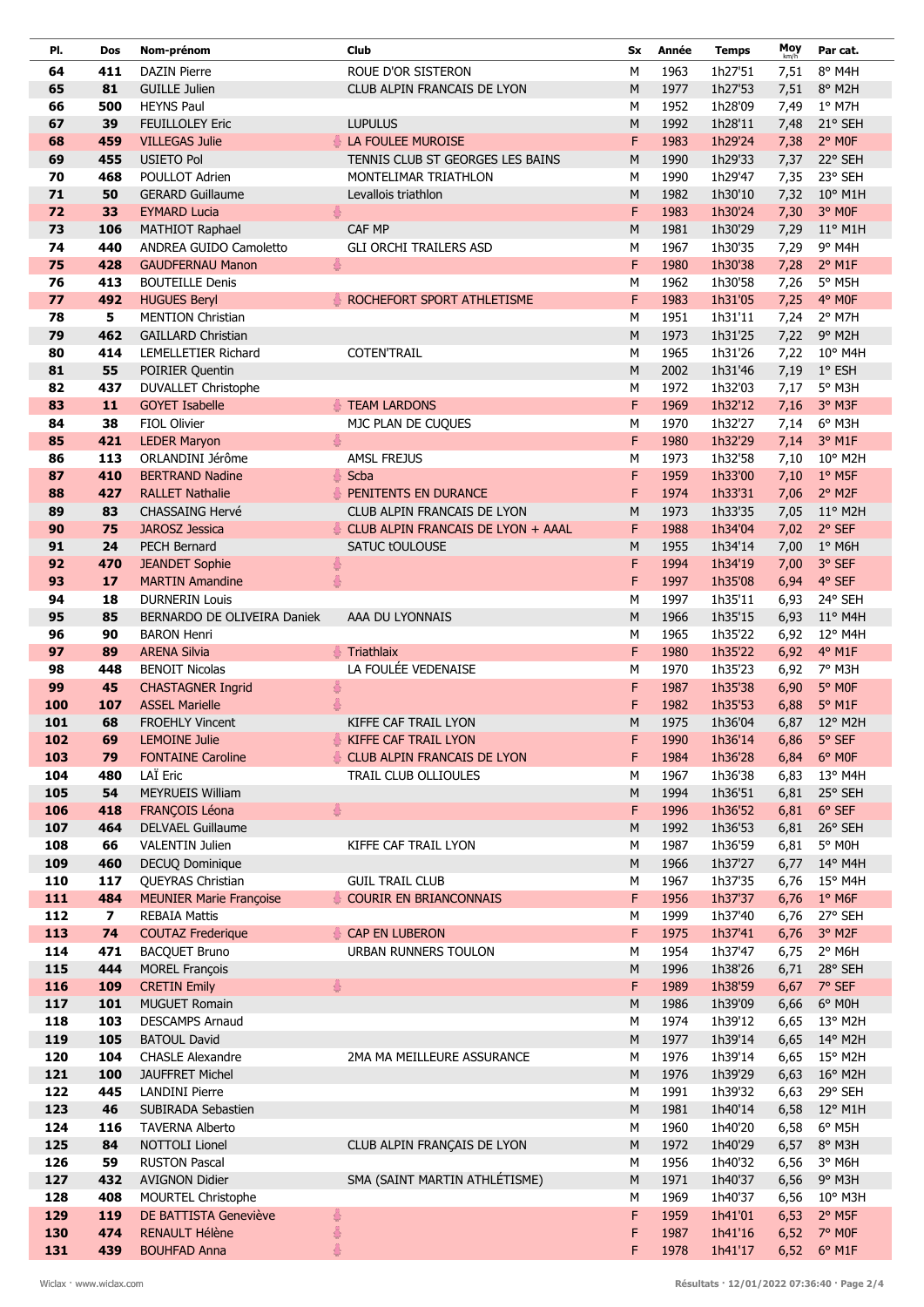| PI.        | Dos                     | Nom-prénom                                       | <b>Club</b>                           | Sx        | Année        | <b>Temps</b>       | Moy<br>km/h  | Par cat.              |
|------------|-------------------------|--------------------------------------------------|---------------------------------------|-----------|--------------|--------------------|--------------|-----------------------|
| 132        | 102                     | <b>PRATS Alexandre</b>                           |                                       | M         | 1995         | 1h41'21            | 6,51         | 30° SEH               |
| 133        | 118                     | DE BATTISTA Denis                                |                                       | ${\sf M}$ | 1959         | 1h42'10            | 6,46         | 7° M5H                |
| 134        | 489                     | <b>VELLUTINI Sophie</b>                          | 8                                     | F         | 1989         | 1h42'14            | 6,46         | 8° SEF                |
| 135        | 463                     | <b>DASSIBAT Christelle</b>                       | $\frac{2}{9}$                         | F         | 1976         | 1h42'15            | 6,45         | 4° M2F                |
| 136        | 490                     | <b>PAYEN Gwen</b>                                |                                       | M         | 1976         | 1h42'16            | 6,45         | 17° M2H               |
| 137        | 70                      | <b>HAOND Christelle</b>                          | CLUB ALPIN FRANÇAIS DE LYON           | F         | 1971         | 1h42'17            | 6,45         | 4° M3F                |
| 138        | 442                     | <b>WETTACH-CROOK Sandrine</b>                    | 용                                     | F         | 1968         | 1h42'40            | 6,43         | 5° M3F                |
| 139        | 415                     | <b>VALDEN Pierre-Éric</b>                        |                                       | M         | 1974         | 1h42'49            | 6,42         | 18° M2H               |
| 140        | 478                     | <b>MULLER Thibaut</b>                            |                                       | M         | 1993         | 1h43'07            | 6,40         | 31° SEH               |
| 141        | 475                     | <b>ROUTIER Juliette</b>                          | 총                                     | F         | 1990         | 1h43'11            | 6,40         | 9° SEF                |
| 142        | 479                     | DE BISE Joelle                                   | 용<br><b>URBAN RUNNERS TOULON</b>      | F         | 1964         | 1h43'31            | 6,38         | 1° M4F                |
| 143        | 71                      | POETTO Lorenzo                                   |                                       | M         | 1975         | 1h43'45            | 6,36         | 19° M2H               |
| 144        | 466                     | <b>ANSQUER Marion</b>                            | QuiMper triathlon                     | F         | 1996         | 1h43'47            | 6,36         | 10° SEF               |
| 145        | 495                     | <b>DEVERLY Bernard</b>                           |                                       | M         | 1958         | 1h44'11            | 6,33         | 8° M5H                |
| 146        | $\overline{\mathbf{3}}$ | <b>MALPAS Julie</b>                              | CHICKEN RUN DE PEYNIER                | F         | 1979         | 1h44'17            | 6,33         | 7° M1F                |
| 147        | 461                     | SHEDDEN Ian                                      | <b>COURIR EN BRIANCONNAIS</b>         | M         | 1949         | 1h44'25            | 6,32         | 3° M7H                |
| 148        | 80                      | <b>ZINK Amandine</b>                             | CLUB ALPIN FRANCAIS DE LYON           | F         | 1981         | 1h44'28            | 6,32         | 8° M1F                |
| 149        | 60                      | <b>VALERO Philippe</b><br><b>VOLLAIRE Ariane</b> |                                       | ${\sf M}$ | 1966         | 1h44'28            | 6,32         | $16^{\circ}$ M4H      |
| 150<br>151 | 505<br>77               | <b>GERST Anne-Sophie</b>                         | 8<br>8                                | F<br>F    | 1987         | 1h45'26<br>1h45'30 | 6,26<br>6,26 | 8° MOF                |
| 152        | 111                     | <b>SARLIN Florent</b>                            |                                       | M         | 1991         | 1h45'35            | 6,25         | 32° SEH               |
| 153        | 423                     | PONTOIRE Tiphaine                                | 8                                     | F         | 1979         | 1h45'43            | 6,24         | 9° M1F                |
| 154        | 430                     | <b>MEIGNEUX Marion</b>                           | 용<br><b>EAC EMBRUN</b>                | F         | 1977         | 1h45'44            | 6,24         | 5° M2F                |
| 155        | 493                     | PESCE Léna                                       | IntersPorT sisteron<br>春              | F         | 1998         | 1h46'01            | 6,23         | 11° SEF               |
| 156        | 420                     | <b>MARTEL Gaetan</b>                             | SAINT MARTIN ATHLÉTISME               | M         | 1968         | 1h46'35            | 6,19         | 11° M3H               |
| 157        | 407                     | <b>MOURTEL Nathalie</b>                          | 8                                     | F         | 1967         | 1h47'09            | 6,16         | 2° M4F                |
| 158        | 496                     | <b>DERCHE Laurene</b>                            | 8<br>CAF MP                           | F         | 1990         | 1h47'16            | 6,15         | 12° SEF               |
| 159        | 412                     | <b>BOUTEILLE Bernadette</b>                      | 8                                     | F         | 1963         | 1h47'30            | 6,14         | 3° M4F                |
| 160        | 14                      | <b>DOMERG Marine</b>                             | CAF LYON VILLEURBANNE                 | F         | 1985         | 1h47'34            | 6,14         | 9° MOF                |
| 161        | 82                      | <b>SANCIAUME Aurélie</b>                         | CLUB ALPIN DE LYON VILLEURBANNE<br>총  | F         | 1976         | 1h48'56            | 6,06         | 6° M2F                |
| 162        | 93                      | <b>ALEXIS Isabelle</b>                           | HAUTES ALPES ORIENTATION<br>총         | F         | 1971         | 1h49'22            | 6,03         | 6° M3F                |
| 163        | 435                     | <b>VOLPERT Priscille</b>                         | <b>SUNDAY TRAILING GIRLS</b><br>총     | F         | 1971         | 1h50'02            | 6,00         | 7° M3F                |
| 164        | 431                     | <b>AVIGNON Sylvie</b>                            | SMA (SAINT MARTIN ATHLÉTISME)<br>총    | F         | 1972         | 1h50'08            | 5,99         | 8° M3F                |
| 165        | 87                      | <b>JEAN Frederic</b>                             |                                       | M         | 1965         | 1h50'57            | 5,95         | $17^{\circ}$ M4H      |
| 166        | 456                     | <b>BEAUJEAN Sullivan</b>                         |                                       | M         | 1988         | 1h51'17            | 5,93         | 33° SEH               |
| 167        | 457                     | <b>BEAUJEAN Claude</b>                           | <b>FOULEE SALONAISE</b>               | ${\sf M}$ | 1953         | 1h51'31            | 5,92         | 4° M6H                |
| 168        | 497                     | <b>BOUSCARLE Helene Anais</b>                    | CAF MP<br>중                           | F         | 1983         | 1h51'31            | 5,92         | $10^{\circ}$ MOF      |
| 169        | 447                     | <b>CHAUSSINAND Christelle</b>                    | <b>&amp; LA FOULÉE VEDENAISE</b>      | F         | 1972         | 1h53'00            | 5,84         | 9° M3F                |
| 170        | 419                     | <b>MARTEL Nelly</b>                              | SAINT MARTIN ATHLÉTISME               | F         | 1969         | 1h53'10            |              | 5,83 10° M3F          |
| 171        | 507                     | DE KERGORLAY Marie-Laurence                      | CLUB ALPIN FRANÇAIS DE LYON           | F         | 1988         | 1h53'18            | 5,83         | $13^{\circ}$ SEF      |
| 172<br>173 | 508<br>487              | PERILLO Carlo<br>NEMBRINI LESAGE Isabelle        | $\frac{8}{9}$                         | M<br>F    | 1979<br>1964 | 1h54'32<br>1h54'53 | 5,76<br>5,74 | 13° M1H<br>4° M4F     |
| 174        | 47                      | <b>MORICONI Muriel</b>                           | 春                                     | F         | 1961         | 1h54'59            | 5,74         | $3°$ M <sub>5F</sub>  |
| 175        | 472                     | <b>LE BRUN Pascal</b>                            |                                       | M         | 1963         | 1h55'13            | 5,73         | $18^{\circ}$ M4H      |
| 176        | 51                      | <b>TURBELIN Cecile</b>                           | LEVALLOIS TRIATHLON                   | F         | 1983         | 1h56'28            | 5,67         | $11^{\circ}$ MOF      |
| 177        | 506                     | <b>VINAY Bertranne</b>                           | CLUB ALPIN FRANCAIS LYON              | F         | 1980         | 1h58'27            | 5,57         | $10^{\circ}$ M1F      |
| 178        | 486                     | <b>FUENTEZ Roger</b>                             |                                       | М         | 1968         | 1h58'39            | 5,56         | 12° M3H               |
| 179        | 482                     | <b>GERBAUDO-BUOUS Sylvie</b>                     | 8                                     | F         | 1971         | 1h58'42            | 5,56         | $11^{\circ}$ M3F      |
| 180        | 485                     | <b>CHABOURLIN Maxence</b>                        |                                       | М         | 2001         | 2h00'06            | 5,50         | 2° ESH                |
| 181        | 88                      | <b>GOLDCZER Arielle</b>                          | $\frac{2}{\sqrt{2}}$                  | F         | 1964         | 2h00'18            | 5,49         | 5° M4F                |
| 182        | 510                     | <b>GANDON Jean-Yves</b>                          |                                       | М         | 1954         | 2h00'35            | 5,47         | 5° M6H                |
| 183        | 434                     | <b>ELISA Musso</b>                               | <b>DLF ASTI</b>                       | F         | 1968         | 2h01'56            | 5,41         | $12^{\circ}$ M3F      |
| 184        | 438                     | <b>CREVY Valérie</b>                             | <b>COURIR EN PAYS DE GRASSE</b><br>春. | F         | 1969         | 2h02'09            | 5,40         | $13^{\circ}$ M3F      |
| 185        | 422                     | <b>FABRE Bernard</b>                             | RUN US FREE NIMES                     | ${\sf M}$ | 1952         | 2h07'44            | 5,17         | 4° M7H                |
| 186        | 504                     | POURSSEREAU Maryline                             | 8                                     | F         |              | 2h08'11            | 5,15         |                       |
| 187        | 443                     | LOPEZ Claude                                     | DUNES D'ESPOIR                        | ${\sf M}$ | 1963         | 2h08'40            | 5,13         | 19° M4H               |
| 188        | 122                     | FOFANA Boissé                                    |                                       | M         |              | 2h09'17            | 5,11         |                       |
| 189        | 40                      | GALÉA Éric                                       | LES DUNES D'ESPOIR                    | M         | 1969         | 2h09'25            | 5,10         | 13° M3H               |
| 190        | 44                      | <b>LEMARECHAL Bertrand</b>                       | DUNES D'ESPOIR                        | М         | 1963         | 2h09'27            | 5,10         | 20° M4H               |
| 191        | 13                      | <b>BADER Clément</b>                             | DUNES D'ESPOIR                        | ${\sf M}$ | 1985         | 2h09'30            | 5,10         | 7° MOH                |
| 192        | 121                     | <b>GIRARDOT Jacques</b>                          | DUNES D'ESPOIR                        | М         | 1969         | 2h09'37            | 5,09         | 14° M3H               |
| 193        | 501                     | <b>REGGIANI Brigitte</b>                         | <b>SANARY CAP GARONNE</b>             | F         | 1958         | 2h10'09            | 5,07         | 4° M5F                |
| 194        | 403                     | <b>WAGNER Dominique</b>                          |                                       | М         | 1953         | 2h17'46            | 4,79         | $6^{\circ}$ M6H       |
| 195<br>196 | 473<br>402              | LE BRUN Veronique<br><b>WAGNER Ada</b>           | $\frac{2}{9}$<br>8                    | F<br>F    | 1963<br>1953 | 2h21'59<br>2h40'40 | 4,65         | 6° M4F<br>4,11 2° M6F |
|            |                         |                                                  |                                       |           |              |                    |              |                       |